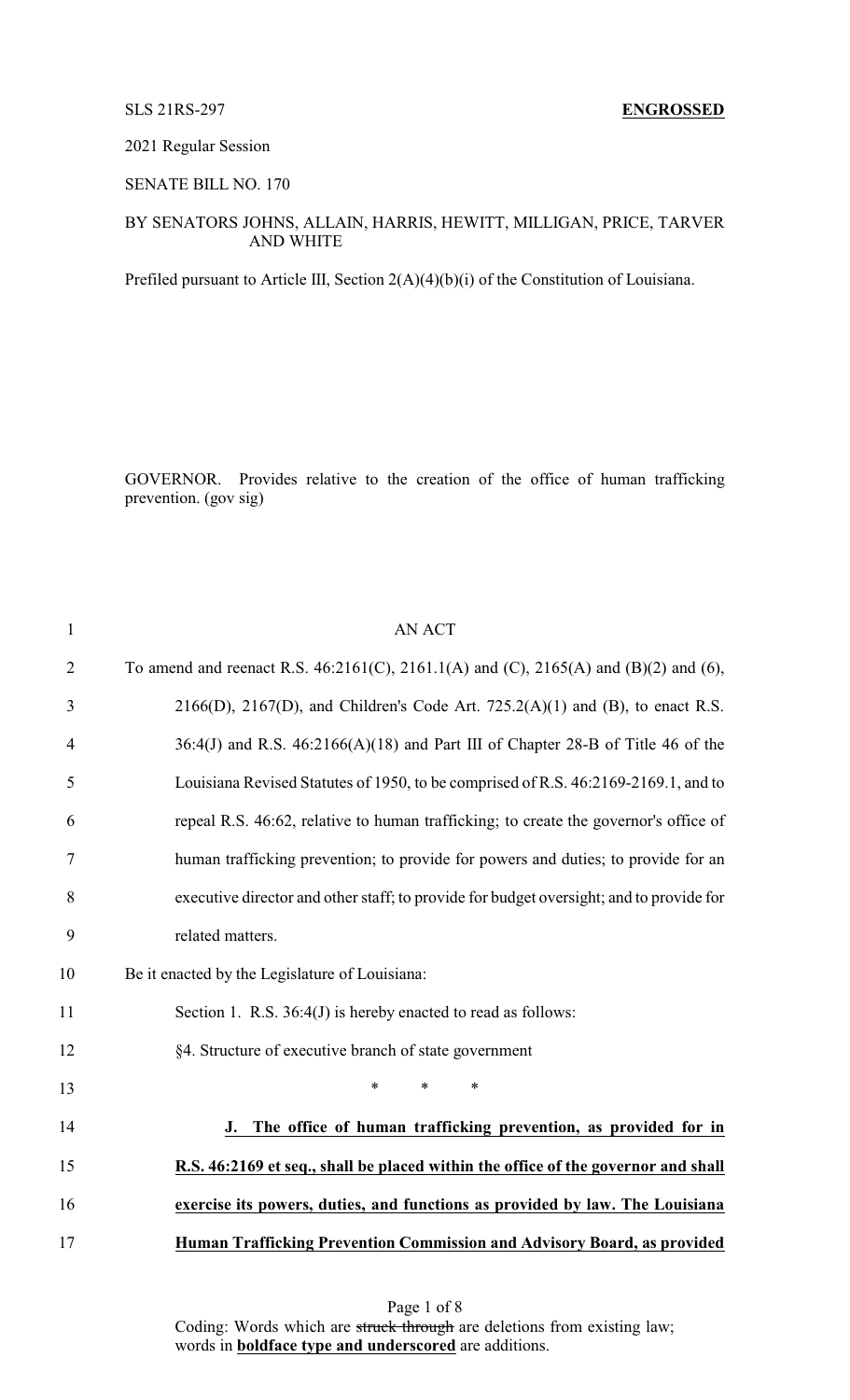| $\mathbf{1}$   | for in R.S. 46:2165 et seq., shall be placed within the office of human trafficking           |
|----------------|-----------------------------------------------------------------------------------------------|
| $\overline{2}$ | prevention.                                                                                   |
| 3              | $\ast$<br>$\ast$<br>$\ast$                                                                    |
| 4              | Section 2. R.S. 46:2161(C), 2161.1(A) and (C), 2165(A) and (B)(2) and (6),                    |
| 5              | $2166(D)$ , and $2167(D)$ are hereby amended and reenacted and R.S. $46:2166(A)(18)$ and Part |
| 6              | III of Chapter 28-B of Title 46 of the Louisiana Revised Statutes of 1950, comprised of R.S.  |
| 7              | 46:2169-2169.1, are hereby enacted to read as follows:                                        |
| 8              | §2161. Human trafficking victims services plan; children                                      |
| 9              | $\ast$<br>$\ast$<br>∗                                                                         |
| 10             | $C(\underline{1})$ Each private entity that provides services to victims pursuant to the      |
| 11             | provisions of this Section shall submit to the governor's office of human                     |
| 12             | trafficking prevention and to the Department of Children and Family Services an               |
| 13             | annual report on their operations including information on the services offered,              |
| 14             | geographic areas served, the number of persons served, and individual status updates          |
| 15             | on each person served. This information shall not include the name, address, or other         |
| 16             | identifying information of the person served. The Department of Children and                  |
| 17             | Family Services governor's office of human trafficking prevention shall compile               |
| 18             | the data from all the reports submitted pursuant to the provisions of this Subsection         |
| 19             | and shall provide this information to the legislature on or before the first day of           |
| 20             | February each year.                                                                           |
| 21             | Each statewide and local law enforcement entity that investigates<br>(2)                      |
| 22             | cases of human trafficking or related sexual offenses and that provides services              |
| 23             | to victims pursuant to the provisions of this Section shall submit to the                     |
| 24             | governor's office of human trafficking prevention and to the Department of                    |
| 25             | Children and Family Services an annual report on their operations including                   |
| 26             | information on type of investigation, outcome of the investigation, and any                   |
| 27             | services offered to victims, and demographic information related to the case and              |
| 28             | services offered.                                                                             |
| 29             | §2161.1. Human trafficking victims services plan; adults                                      |

Page 2 of 8 Coding: Words which are struck through are deletions from existing law; words in **boldface type and underscored** are additions.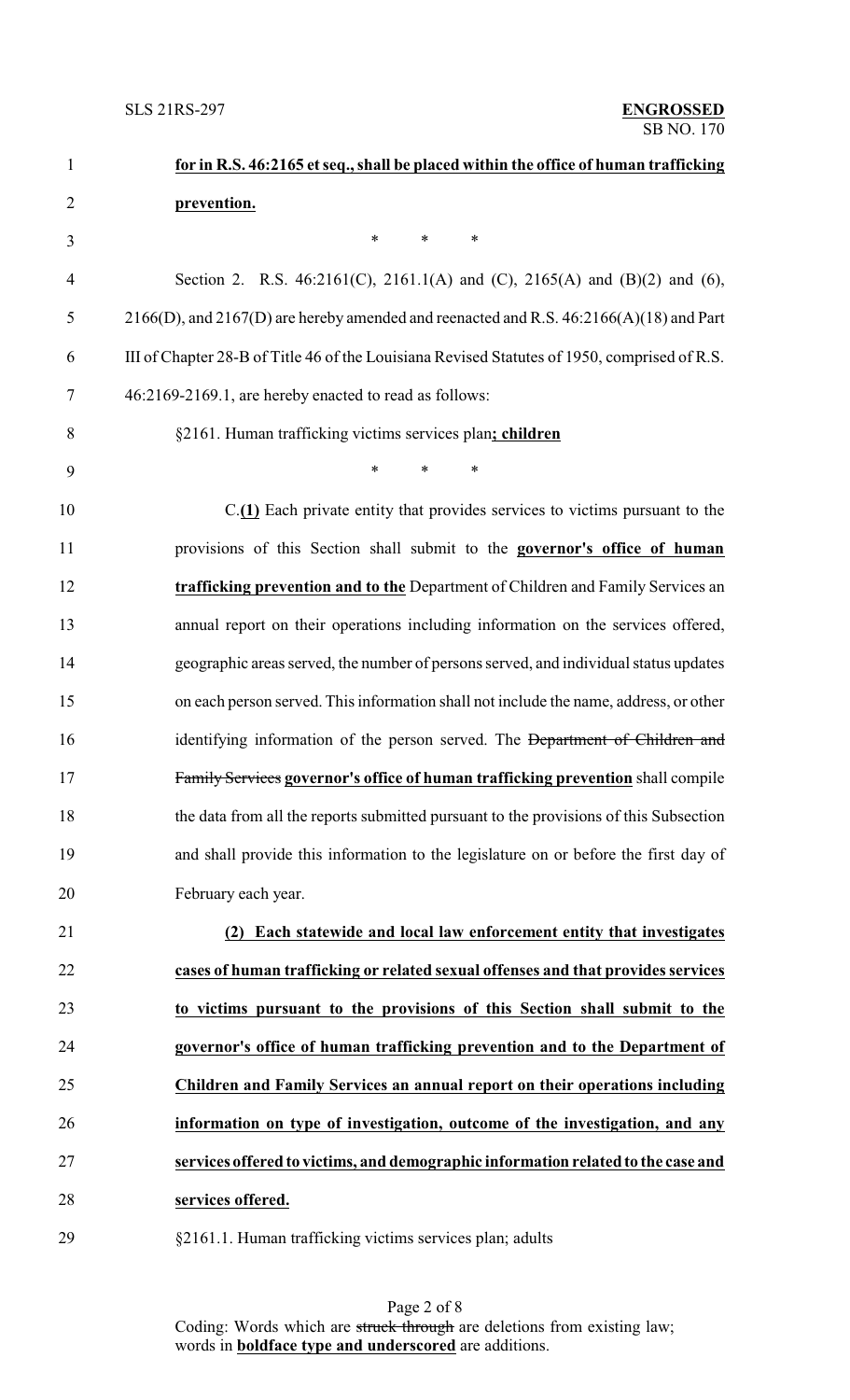| $\mathbf{1}$   | A. With respect to persons any person referred to the Department of                      |
|----------------|------------------------------------------------------------------------------------------|
| $\overline{c}$ | Children and Family Services who are is eighteen years of age or older and who are       |
| 3              | is found to be victims a victim of human trafficking in which the services include       |
| $\overline{4}$ | trafficking activity included commercial sexual activity or any sexual conduct           |
| 5              | constituting a crime under the laws of this state, the department shall refer the person |
| 6              | to the appropriate department, agency, or entity to provide the person with the          |
| 7              | following:                                                                               |
| 8              | (1) Assist the victim Assistance in applying for federal and state benefits and          |
| 9              | services to which the victim may be entitled.                                            |
| 10             | (2) Coordinate Coordination of the delivery of health care, mental health                |
| 11             | care, housing, education, job training, child care, victims' compensation, legal, and    |
| 12             | other services available to victims of human or sex trafficking.                         |
| 13             | (3) Refer the victim Referral to the appropriate community-based services                |
| 14             | to the extent that such services are available.                                          |
| 15             | (4) Assist the victim <b>Assistance</b> with family reunification or returning to the    |
| 16             | victim's place of origin, if the victim so desires.                                      |
| 17             | $*$ * *                                                                                  |
| 18             | $C(\underline{1})$ Each private entity that provides services to victims pursuant to the |
| 19             | provisions of this Section shall submit to the governor's office of human                |
| 20             | trafficking prevention and to the Department of Children and Family Services an          |
| 21             | annual report on their operations including information on the services offered,         |
| 22             | geographic areas served, the number of persons served, and individual status updates     |
| 23             | on each person served. This information shall not include the name, address, or other    |
| 24             | identifying information of the person served. The Department of Children and             |
| 25             | Family Services governor's office of human trafficking prevention shall compile          |
| 26             | the data from all the reports submitted pursuant to the provisions of this Subsection    |
| 27             | and shall provide this information to the legislature on or before the first day of      |
| 28             | February each year.                                                                      |
| 29             | Each statewide and local law enforcement entity that investigates<br>(2)                 |

Page 3 of 8 Coding: Words which are struck through are deletions from existing law; words in **boldface type and underscored** are additions.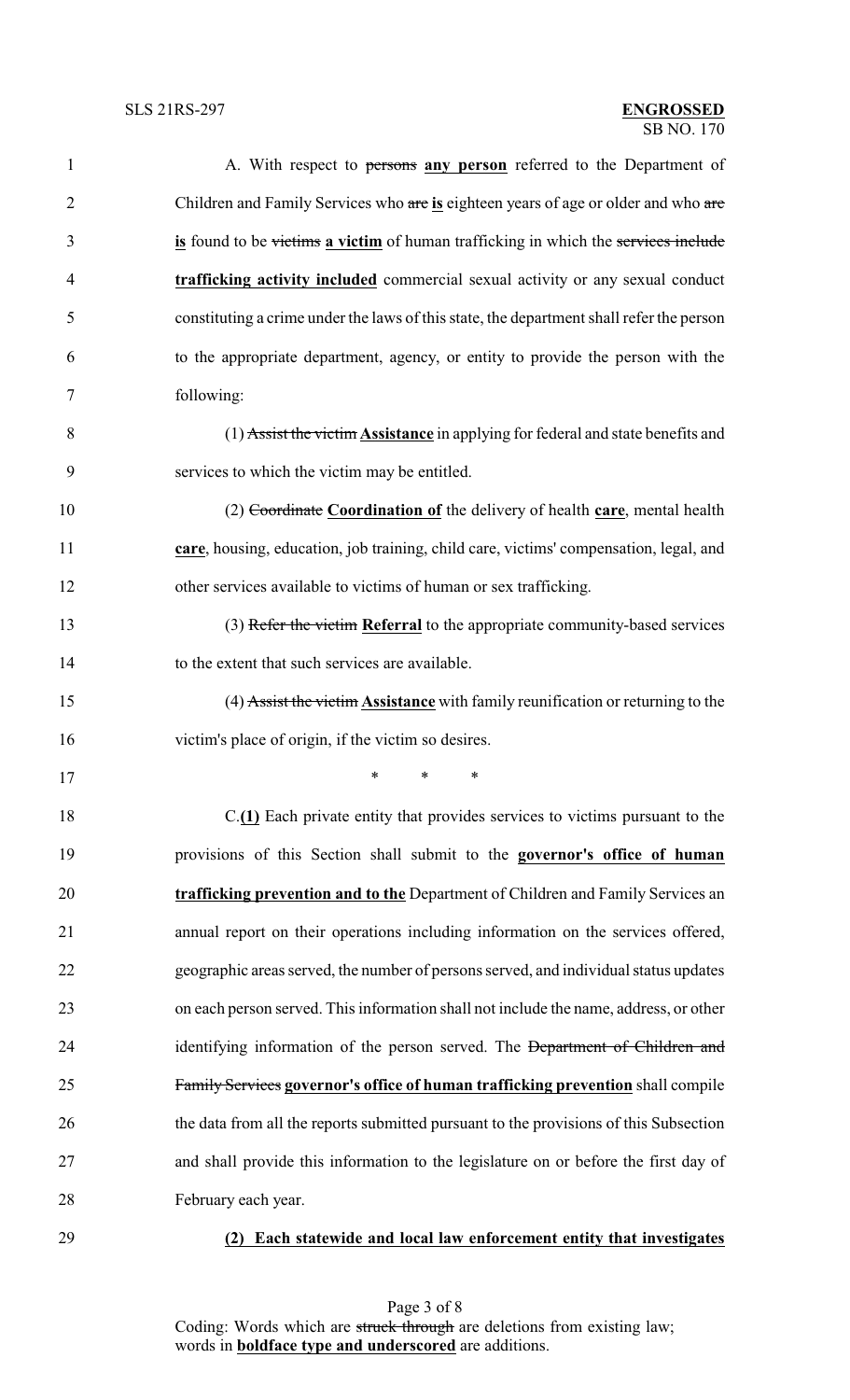| $\mathbf{1}$   | cases of human trafficking or related sexual offenses and that provides services     |
|----------------|--------------------------------------------------------------------------------------|
| $\overline{2}$ | to victims pursuant to the provisions of this Section shall submit to the            |
| 3              | governor's office of human trafficking prevention and to the Department of           |
| 4              | Children and Family Services an annual report on their operations including          |
| 5              | information on the type of investigation, outcome of the investigation, and any      |
| 6              | services offered to victims, and demographic information related to the case and     |
| 7              | services offered.                                                                    |
| 8              | $*$ and $*$<br>$\ast$<br>$\ast$                                                      |
| 9              | §2165. Louisiana Human Trafficking Prevention Commission                             |
| 10             | A. The Louisiana Human Trafficking Prevention Commission is hereby                   |
| 11             | created within the office of the governor and placed within the office of human      |
| 12             | trafficking prevention.                                                              |
| 13             | B. The commission shall do the following:                                            |
| 14             | $\ast$<br>$\ast$<br>∗                                                                |
| 15             | (2) Conduct a continuing comprehensive review of all existing public and             |
| 16             | private human trafficking victim assistance programs to identify gaps in prevention  |
| 17             | and intervention services.                                                           |
| 18             | $\ast$<br>$\ast$<br>∗                                                                |
| 19             | (6) Establish a method to transition human trafficking victim assistance             |
| 20             | service providers toward evidence-based national best practices focusing on outreach |
| 21             | and prevention.                                                                      |
| 22             | ∗<br>$\ast$<br>∗                                                                     |
| 23             | §2166. Composition of the commission                                                 |
| 24             | A. The commission shall be composed of the following members:                        |
| 25             | $\ast$<br>*<br>∗                                                                     |
| 26             | (18) The executive director of the governor's office of human trafficking            |
| 27             | prevention.                                                                          |
| 28             | $\ast$<br>$\ast$<br>∗                                                                |
| 29             | $D(1)$ Each member shall be entitled to designate a single individual to serve       |

Page 4 of 8 Coding: Words which are struck through are deletions from existing law; words in **boldface type and underscored** are additions.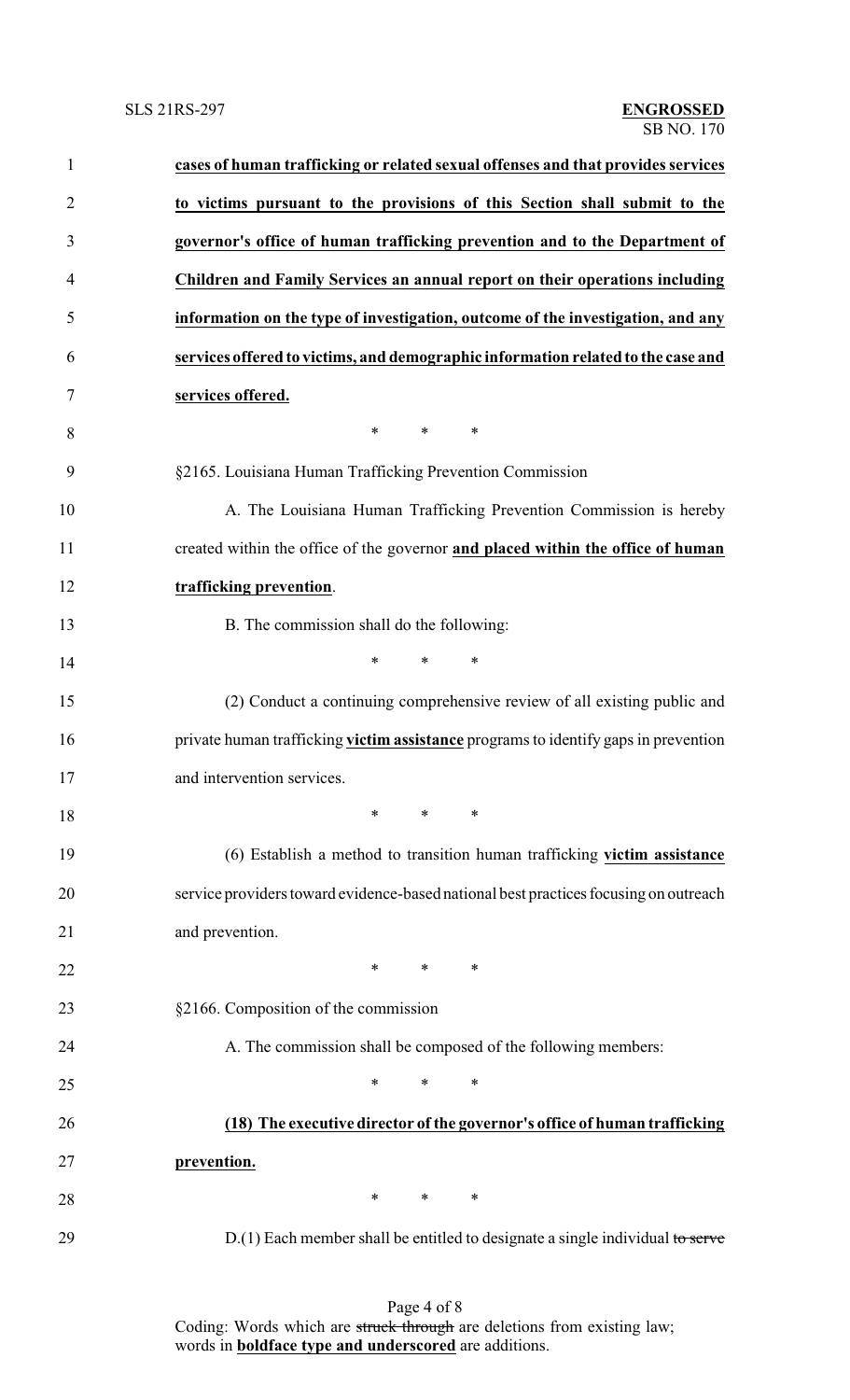| $\mathbf{1}$   | as his proxy for the duration of the member's term to serve on any occasion that the                 |
|----------------|------------------------------------------------------------------------------------------------------|
| $\overline{2}$ | member is unable to attend a meeting of the commission. The term of the designated                   |
| 3              | proxy shall be the same as that of the member. A member appointing a designated                      |
| $\overline{4}$ | proxy shall make his appointment known to the chairperson and to the secretary of                    |
| 5              | the commission.                                                                                      |
| 6              | (2) The proxy appointed by a member shall not be subject to the same                                 |
| 7              | nominating and appointment procedures as is that are required for the member for                     |
| 8              | whom he is serving.                                                                                  |
| 9              | (3) $\overline{An} \underline{No}$ individual shall not serve as proxy pursuant to the provisions of |
| 10             | this Subsection for more than one member of the commission.                                          |
| 11             | $\ast$<br>*<br>∗                                                                                     |
| 12             | §2167. Meetings                                                                                      |
| 13             | *<br>*<br>$\ast$                                                                                     |
| 14             | D. The office of human trafficking prevention within the office of the                               |
| 15             | governor shall provide to the commission such clerical, administrative, and technical                |
| 16             | assistance and support as may be necessary to enable the commission to accomplish                    |
| 17             | its goals.                                                                                           |
| 18             | $\ast$<br>$\ast$<br>∗                                                                                |
| 19             | PART III. OFFICE OF HUMAN TRAFFICKING PREVENTION                                                     |
| 20             | §2169. Office of human trafficking prevention                                                        |
| 21             | A. The office of human trafficking prevention is hereby created within                               |
| 22             | the office of the governor for the purpose of coordinating resources of public                       |
| 23             | and private entities that develop, manage, operate, and support services and                         |
| 24             | programs for human trafficking victims. The office shall exercise the powers                         |
| 25             | and duties provided in this Part or otherwise provided by law.                                       |
| 26             | B. The office shall be administered by an executive director who shall be                            |
| 27             | appointed by the governor, subject to confirmation by the Senate, to serve at his                    |
| 28             | pleasure.                                                                                            |
| 29             | C. The executive director shall employ necessary staff to carry out the                              |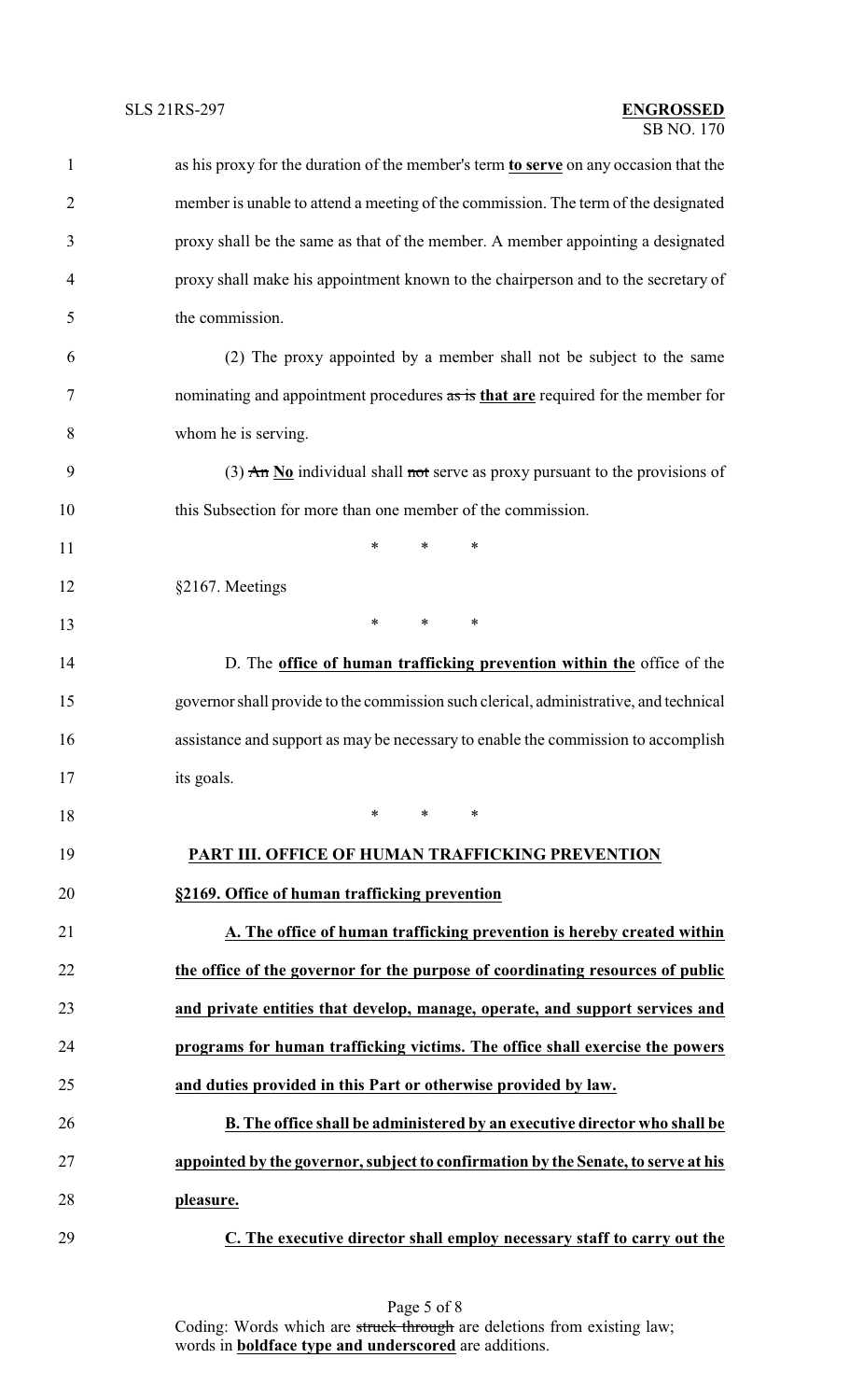| $\mathbf{1}$   | duties and functions of the office as provided in this Part or as otherwise      |
|----------------|----------------------------------------------------------------------------------|
| $\overline{2}$ | provided by law.                                                                 |
| 3              | §2169.1. Powers and duties                                                       |
| 4              | The office shall have the following powers and duties:                           |
| 5              | (1) To collect all relevant information including facts and statistics           |
| 6              | related to human trafficking.                                                    |
| 7              | (2) To conduct studies of human trafficking activity in Louisiana.               |
| 8              | (3) To identify and make available to the public and government                  |
| 9              | agencies the latest developments related to human trafficking activities and the |
| 10             | prevention thereof in Louisiana and throughout the nation.                       |
| 11             | (4) To advise state agencies and other stakeholders on best practices for        |
| 12             | combating human trafficking in the state.                                        |
| 13             | (5) To develop and implement a comprehensive strategic plan to address           |
| 14             | the needs of human trafficking victims.                                          |
| 15             | (6) To assist state agencies in reducing duplication of effort in the            |
| 16             | provision of services to human trafficking victims.                              |
| 17             | (7) To monitor availability of funds from federal and other sources for          |
| 18             | financing the provision of services to and programs for human trafficking        |
| 19             | victims.                                                                         |
| 20             | (8) To assist state departments and agencies and other stakeholders in           |
| 21             | drafting plans to maximize the impact of the use of such funds.                  |
| 22             | (9) To maintain a current list of public and private stakeholders                |
| 23             | providing services to and programs for human trafficking victims.                |
| 24             | (10) To monitor and evaluate the effectiveness and efficiency of                 |
| 25             | programs that provide services to and programs for human trafficking victims.    |
| 26             | (11) To provide the leadership and clerical, administrative, and technical       |
| 27             | assistance and support necessary for the Louisiana Human Trafficking             |
| 28             | <b>Prevention Commission and the Human Trafficking Prevention Commission</b>     |
| 29             | <b>Advisory Board to fulfill their duties.</b>                                   |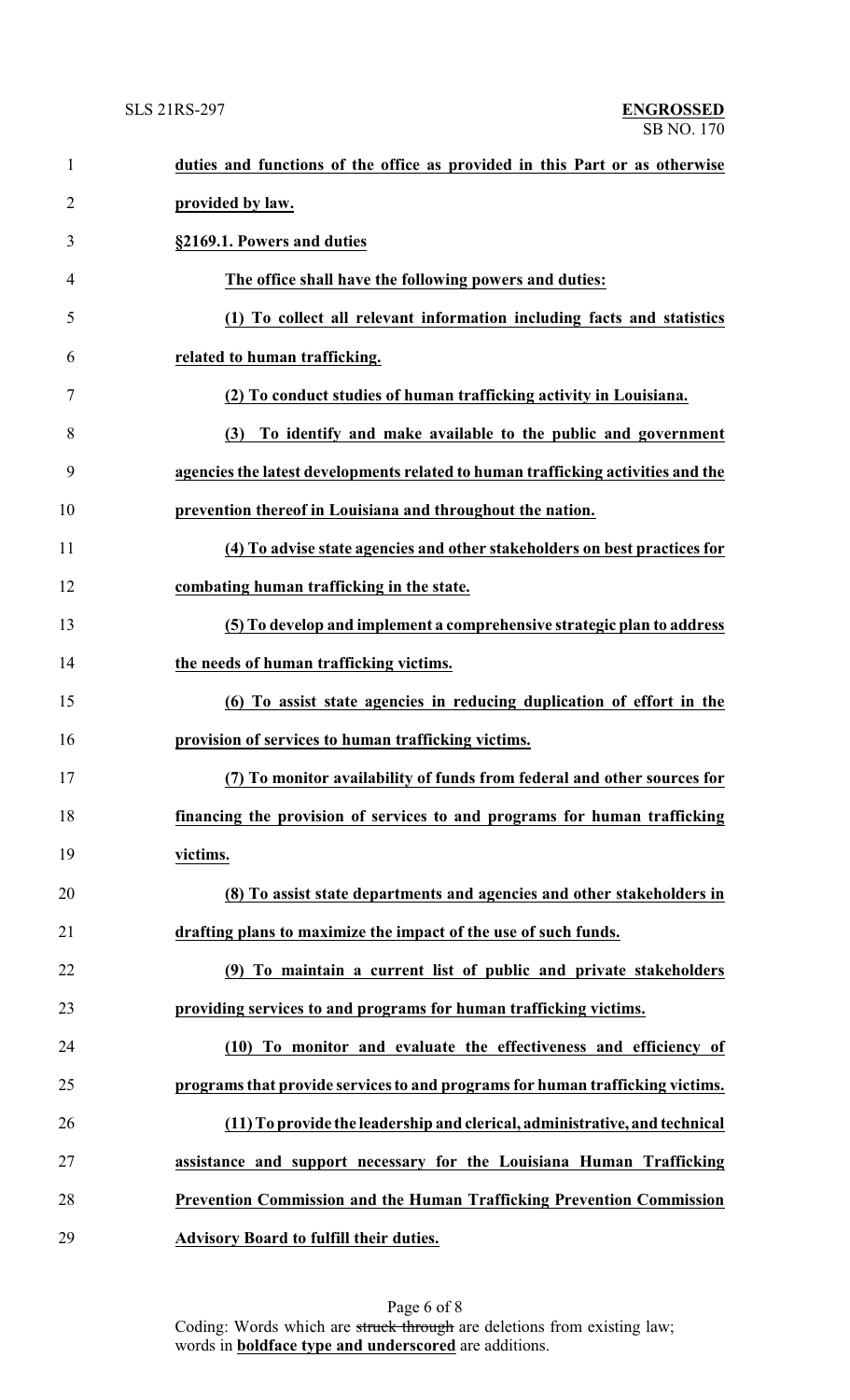| $\mathbf{1}$   | (12) To create and submit reports as required by law.                                         |
|----------------|-----------------------------------------------------------------------------------------------|
| $\overline{2}$ | (13) To compile and submit data to the legislature as provided by law.                        |
| 3              | (14) To perform all functions reasonably necessary to accomplish the                          |
| $\overline{4}$ | purposes for which the office is created.                                                     |
| 5              | Section 3. Children's Code Art. $725.2(A)(1)$ and (B) are hereby amended and                  |
| 6              | reenacted to read as follows:                                                                 |
| 7              | Art. 725.2. Safe house for sexually exploited children                                        |
| 8              | A.(1) The department shall identify and maintain a current listing of safe                    |
| 9              | houses which are licensed residential homes that specialize in the provision of               |
| 10             | services to sexually exploited children, regardless of whether those facilities receive       |
| 11             | taxpayer funding. This listing shall be made available to the governor's office of            |
| 12             | human trafficking prevention and to courts, prosecutors, and other stakeholders               |
| 13             | involved in proceedings pertaining to an exploited child.                                     |
| 14             | *<br>$\ast$<br>$\ast$                                                                         |
| 15             | B. Each safe house listed with the department to provide services to sexually                 |
| 16             | exploited children pursuant to the provisions of this Article shall submit to the             |
| 17             | governor's office of human trafficking prevention and to the department an                    |
| 18             | annual report on their operations including information on the services offered,              |
| 19             | geographic areas served, number of children served, and individual status updates             |
| 20             | on each child served. This information shall not include the name, address, or other          |
| 21             | identifying information of the child served. The department governor's office of              |
| 22             | human trafficking prevention shall compile the data from all the reports submitted            |
| 23             | by each safe house pursuant to the provisions of this Article and shall provide this          |
| 24             | information in an annual report to the legislature on or before the first day of              |
| 25             | February each year.                                                                           |
| 26             | Section 4. R.S. 46:62 is hereby repealed.                                                     |
| 27             | Section 5. This Act shall become effective upon signature by the governor or, if not          |
| 28             | signed by the governor, upon expiration of the time for bills to become law without signature |
| 29             | by the governor, as provided by Article III, Section 18 of the Constitution of Louisiana. If  |